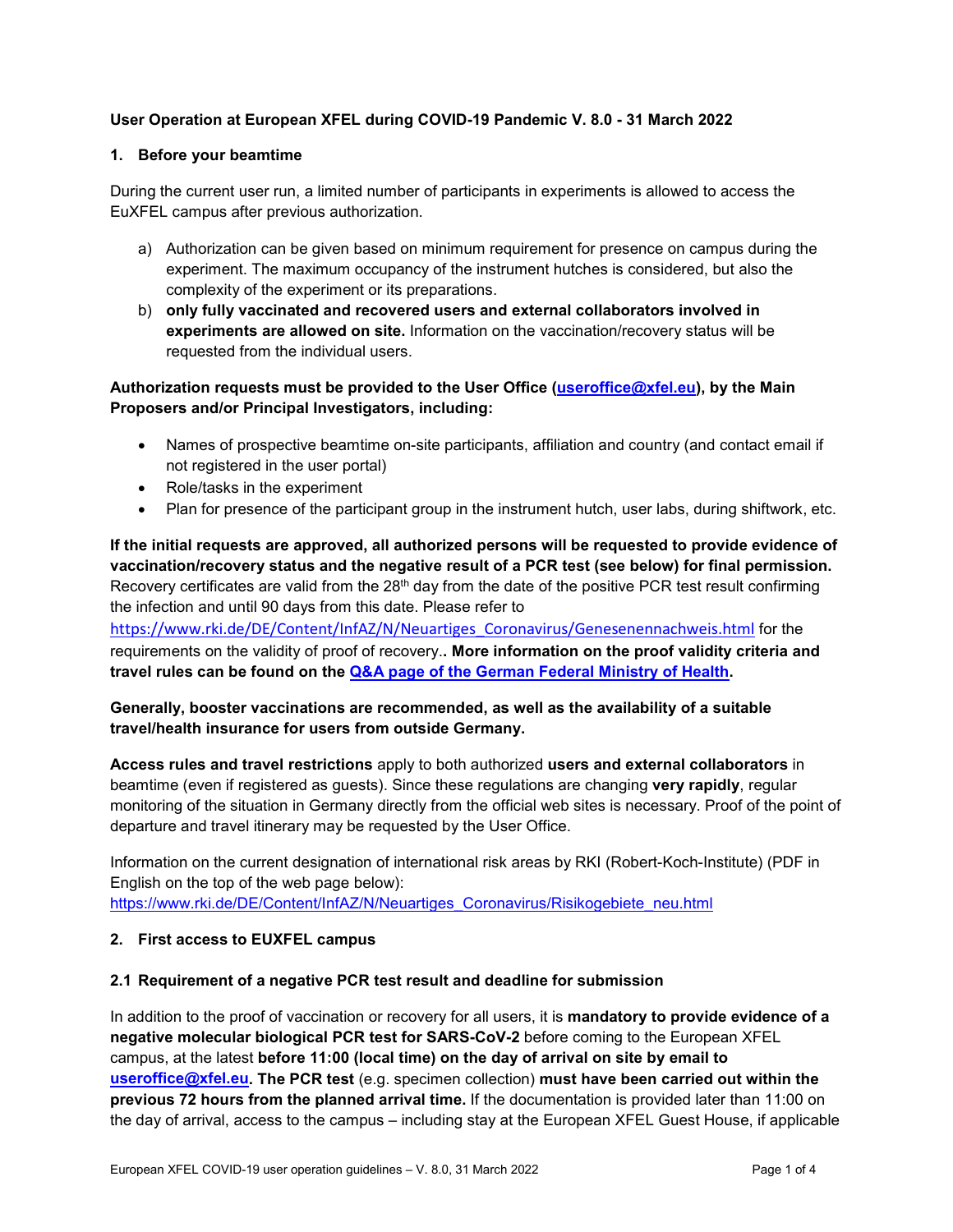- may only be possible on the following working day. Please contact [useroffice@xfel.eu](mailto:useroffice@xfel.eu) in case of questions. For arrivals on Saturdays or Sundays, it would be appreciated if the documentation could be provided by Friday if available (especially if a stay at the Guest House was booked).

For users affiliated to DESY Hamburg and local Hamburg organizations other than DESY, specific rules apply. Please contact [useroffice@xfel.eu](mailto:useroffice@xfel.eu) for further information.

# **The costs for the molecular biological PCR tests can be covered by European XFEL for all authorized on-site users.** Again, more information can be requested via [useroffice@xfel.eu](mailto:useroffice@xfel.eu)

## **2.2 Obligations depending on country of departure / previous stay**

The [classification for formerly visited countries](https://www.rki.de/DE/Content/InfAZ/N/Neuartiges_Coronavirus/Risikogebiete_neu.html) and the rules as defined by German authorities applies for travelling to Germany and accessing the campus**. In general, for all persons aged 6 or over, an obligation to possess a negative test result or evidence of vaccination or recovery when entering Germany applies. This general obligation applies irrespectively of the mode of transport or country of departure.** 

In addition, when entering the Federal Republic of Germany, a special obligation to register, quarantine and furnish evidence has to be observed if, at any time in the ten days prior to your entry, you spent time in an area classified as a high-risk area or an area of variants of concern at the time of your entry. Please enter information on the places you stayed over 10 days before your travel to Germany on the Digital Registration on Entry portal [https://einreiseanmeldung.de.](https://einreiseanmeldung.de/) After filling in all of the necessary information, you will receive a PDF file as confirmation of the registration, which may be required by your airline. To date, no country is defined as risk area or high-risk area, however the situation can still change very rapidly, depending on the spread of variants with higher virulence than the ones currently dominating worldwide.

Based on the above, and, in addition to the general requirement of a negative PCR test result for all onsite fully vaccinated or recovered users/beamtime participants, **please note the different regulations for accessing the European XFEL site as authorized user depending on the area you come from**:

- a) **Countries outside the risk area classification** by the German Authorities valid as of 01 August 2021, **as well as from Germany:** Authorized fully vaccinated or recovered users from these areas must provide evidence of one **negative COVID-19 test result relevant to a molecular nucleic acid detection via PCR test until 11:00 (local time) on the day of arrival at European XFEL (see also 2.1 Requirement of a negative PCR test result and deadline for submission).**
- b) **'High-risk areas'**: fully vaccinated or recovered travellers can end their quarantine earlier by submitting proof of vaccination or recovery via the [Digital Registration on Entry](https://einreiseanmeldung.de/) portal. **If proof of recovery or vaccination is already submitted before entry, no quarantine is necessary.**
- c) **'Areas of variant of concern'**: **NO VISIT AT European XFEL POSSIBLE!**

At the date of issue of these rules, there are no restrictions to the validity of PCR tests with respect to the country in which they are carried out.

Records of molecular nucleic acid detection (PCR) test results will be kept by User Office for at least 14 days after the date of arrival on site.

**If the above conditions are not met, there is no guarantee that the site access can be enabled in time for the beamtime.**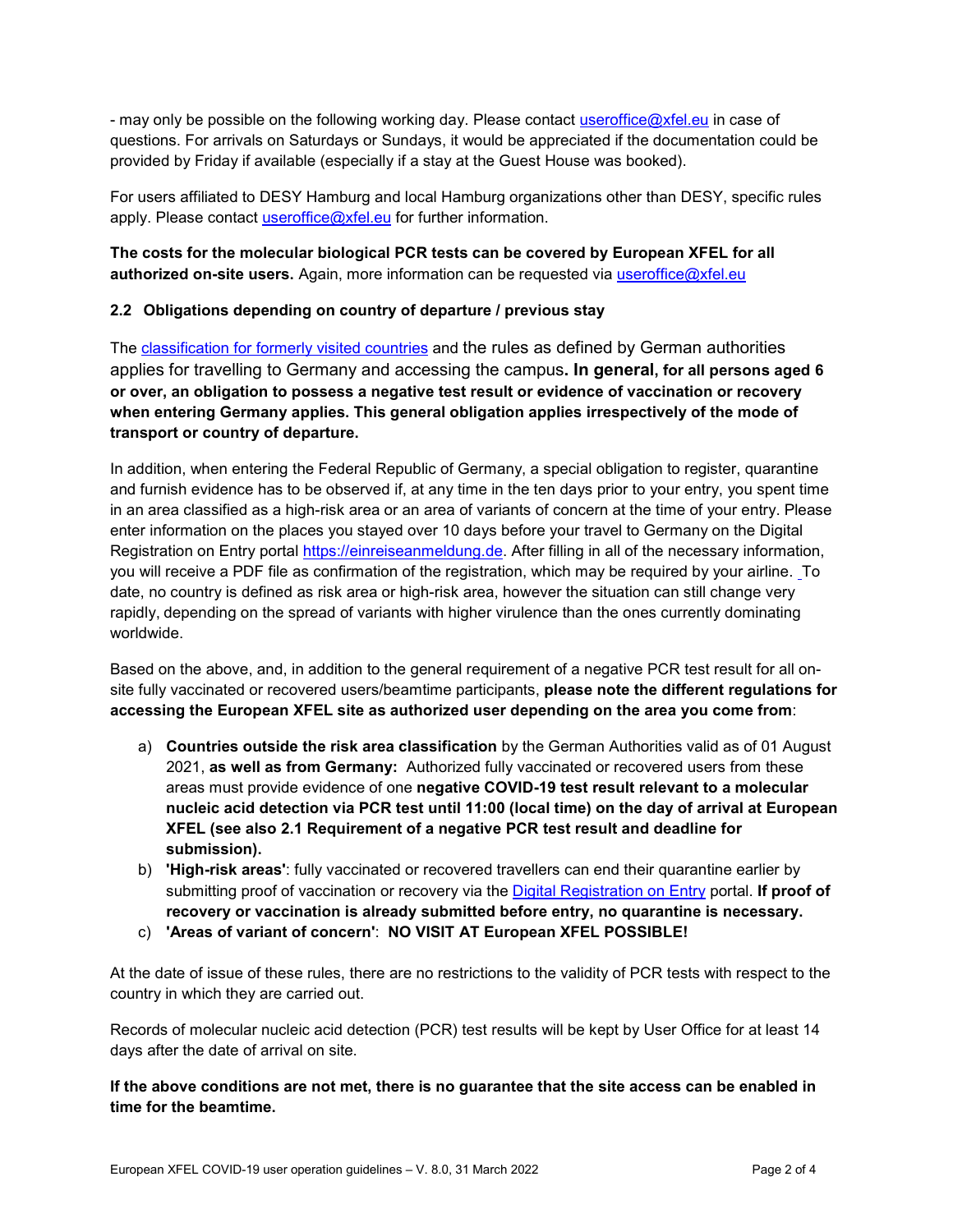## **3. On the European XFEL Campus**

### **3.1 Specific online COVID-19 hygiene training and COVID-19 self-test training**

These online training sessions are mandatory for all on-site users – access to the training is enabled through the computing campus account that will be created for all registered users before the beamtime.

## **3.2 Mandatory daily self-tests**

In addition to the molecular nucleic acid detection (PCR) test results, a negative daily self-test is a precondition for admittance on the EuXFEL campus after the first access. The certificate obtained after the specific COVID-19 self-test online safety training is required in order to access the site. Users are requested to print / sign / scan and email back a copy of the training certificate to user.training@xfel.eu

As soon as possible after arrival on site, external users shall collect a set of rapid antigen COVID-19 selftests from the EuXFEL User Office for daily testing for the duration of the participation in the experiment on campus. Proof of completion of the online training (e.g. copy of certificate) is required to receive the self-tests.

### **3.3 In case of sickness symptoms (even after beamtime)**

Users and staff showing sickness symptoms (even if mild or not cold-like) are not admitted on site, even this was previously authorized. These symptoms may include, for example, fever or chills, cough, shortness of breath or difficulty breathing, fatigue, muscle or body aches, headache, loss of taste or smell, sore throat, congestion or runny nose but also nausea or vomiting, diarrhea, …

In case of infection by users or staff involved in experiments during or until 2 weeks after the visit to the site, the User Office [\(useroffice@xfel.eu\)](mailto:useroffice@xfel.eu) must be informed, preferably in writing.

### **3.4 Positive result of a self-test**

In case the result of a daily self-test is positive, the testee(s) must remain in self-isolation and access to the Campus is not permitted any longer. The User Office must be informed immediately [\(useroffice@xfel.eu](mailto:useroffice@xfel.eu) / Tel. +49 (0)40 8998 6767 emergency telephone: +49 (0) 40 8998 -6937 off working hours). On Monday-Friday, the User Office core times are indicatively 09:00-16:00, excluding public holidays.

Subsequently, on the date of issue of this document a PCR test is mandatory for a thorough assessment of the result of the self-tests.Enquiries and appointments for PCR tests can be made by calling 116 117 or local health authority - if needed, please ask the User Office for advice.

### **3.5 Mobile telephone numbers**

In order to be able to react quickly in urgent cases, the User Office collects the (personal) mobile telephone numbers of all on-site users via a specific form. This information will be stored up to 4 weeks after the end of the experiment and deleted after that time.

### **4. Specific COVID-19 related measures on campus**

### **4.1 Hygiene measures**

The company social distancing/hygiene measures applying to EuXFEL staff at a specific point in time also apply– **also to fully vaccinated or recovered individuals**. Below are the measures strictly applicable as of today: